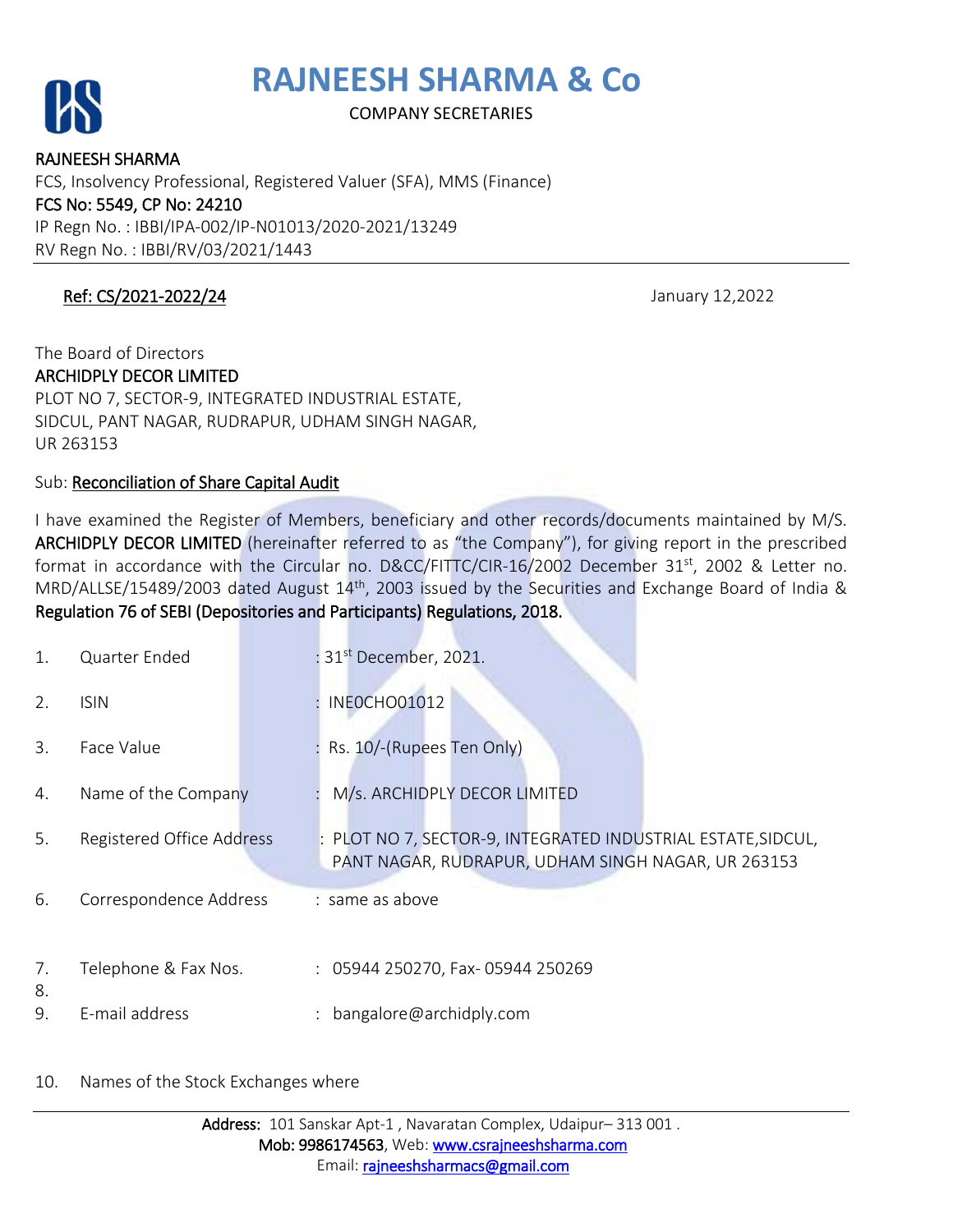

### COMPANY SECRETARIES

#### RAJNEESH SHARMA

FCS, Insolvency Professional, Registered Valuer (SFA), MMS (Finance)

#### FCS No: 5549, CP No: 24210

IP Regn No. : IBBI/IPA-002/IP-N01013/2020-2021/13249

RV Regn No. : IBBI/RV/03/2021/1443

the Company's securities are listed : BSE Ltd (BSE) & National Stock Exchange of India Ltd(NSE)

|     | <b>PARTICULARS</b>                      | Number of shares                  | % of Total            |
|-----|-----------------------------------------|-----------------------------------|-----------------------|
|     |                                         |                                   | <b>Issued Capital</b> |
| 10. | <b>Issued Capital</b>                   | 5566250                           | 100%                  |
|     |                                         |                                   |                       |
| 11. | Listed Capital (Exchange Wise) [As per  | 5566250                           | 100%                  |
|     | company records]                        |                                   |                       |
| 12. | Held in dematerialized form in NSDL     | 4809201                           | 86.40%                |
|     |                                         |                                   |                       |
| 13. | Held in dematerialized form in CDSL     | 683181                            | 12.27%                |
|     |                                         |                                   |                       |
| 14. | Physical                                | 73868                             | 1.33%                 |
|     |                                         |                                   |                       |
| 15. | Total No. of Shares (12+13+14)          | 5566250                           | 100%                  |
| 16. | Reasons for difference, if any, between | <b>No</b>                         |                       |
|     | $(10&11)$ , $(10&15)$ & $(11&15)$ :     | There is no difference<br>$1_{-}$ |                       |
|     |                                         | between (10& 11).                 |                       |
|     |                                         | There is no difference<br>2.      |                       |
|     | between (10& 15).                       |                                   |                       |
|     |                                         | 3. There is no difference         |                       |
|     |                                         | between (11& 15)                  |                       |

17. Details of changes in share capital during the quarter under consideration as per Table below:

| Particulars*** | No. of    | Applied/Not | Listed on | Whether   | Whether   | In-principal approval |
|----------------|-----------|-------------|-----------|-----------|-----------|-----------------------|
|                | shares    | Applied for | Stock     | intimated | intimated | pending for SE        |
|                |           | Listing     | Exchanges | to CDSL   | to NSDL   | (Specify Names)       |
|                |           |             | (Specify  |           |           |                       |
|                |           |             | Names)    |           |           |                       |
| <b>NA</b>      | <b>NA</b> | <b>NA</b>   | <b>NA</b> | <b>NA</b> | NA        | ΝA                    |
|                |           |             |           |           |           |                       |
|                |           |             |           |           |           |                       |
|                |           |             |           |           |           |                       |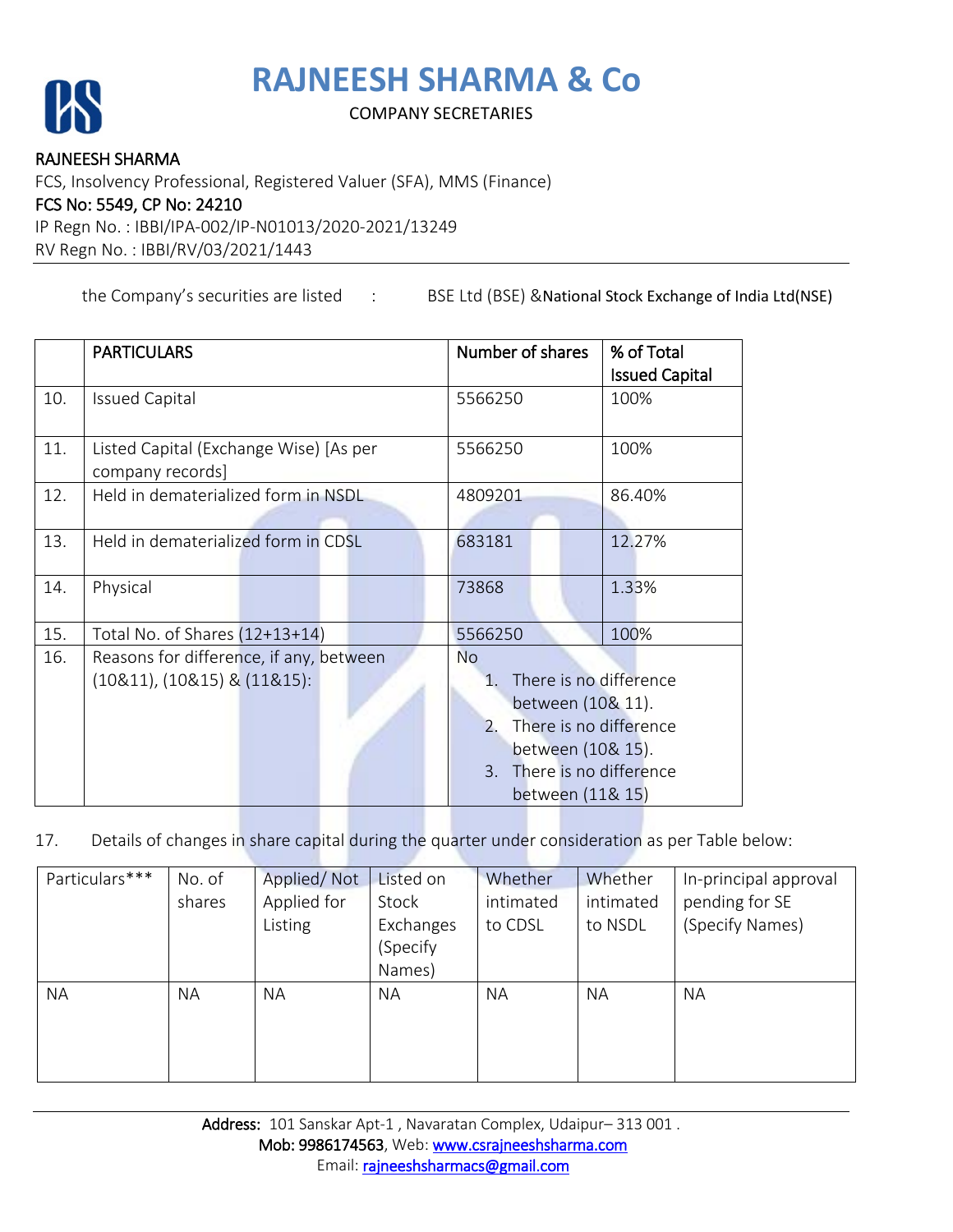

### COMPANY SECRETARIES

RAJNEESH SHARMA FCS, Insolvency Professional, Registered Valuer (SFA), MMS (Finance) FCS No: 5549, CP No: 24210 IP Regn No. : IBBI/IPA-002/IP-N01013/2020-2021/13249 RV Regn No. : IBBI/RV/03/2021/1443

\*\*\* Rights, Bonus, Preferential issue, ESOPs, Amalgamation, Conversion, Buyback, Capital Reduction, Forfeiture, Any other (to specify).

18. Register of Members is updated (Yes/No): Yes

19. Reference to previous quarter with regards to excess dematerialization shares:

--------N.A. --------------------

20. Has the Company resolved the matter mentioned in point no. 19 above in the current quarter? -------------N.A. --------<mark>---------</mark>

21. Total number of requests, if any, confirmed after 21 days and the total number of requests pending beyond 15 days with the reasons for delay:

| Total no. of requests         | No. of     | No. of     | Comments |
|-------------------------------|------------|------------|----------|
|                               | requests   | shares     |          |
| Confirmed after 21 days       | <b>NIL</b> | <b>NIL</b> | N.A.     |
|                               |            |            |          |
| Pending for more than 21 days | <b>NIL</b> |            |          |
| NSDL/CDSL.                    |            |            |          |
|                               |            |            |          |

22. Name, Telephone & Fax No. of the Compliance Officer of the Co.

| Name                                        | Telephone, email                                      | Fax No.      | Date of<br>Appointment |
|---------------------------------------------|-------------------------------------------------------|--------------|------------------------|
| Mr. Siva Kiran Mayoori<br>Company Secretary | 080-43714281,<br>9666655336<br>ca.sivakiran@gmail.com | 080-41672133 | 01.07.2021             |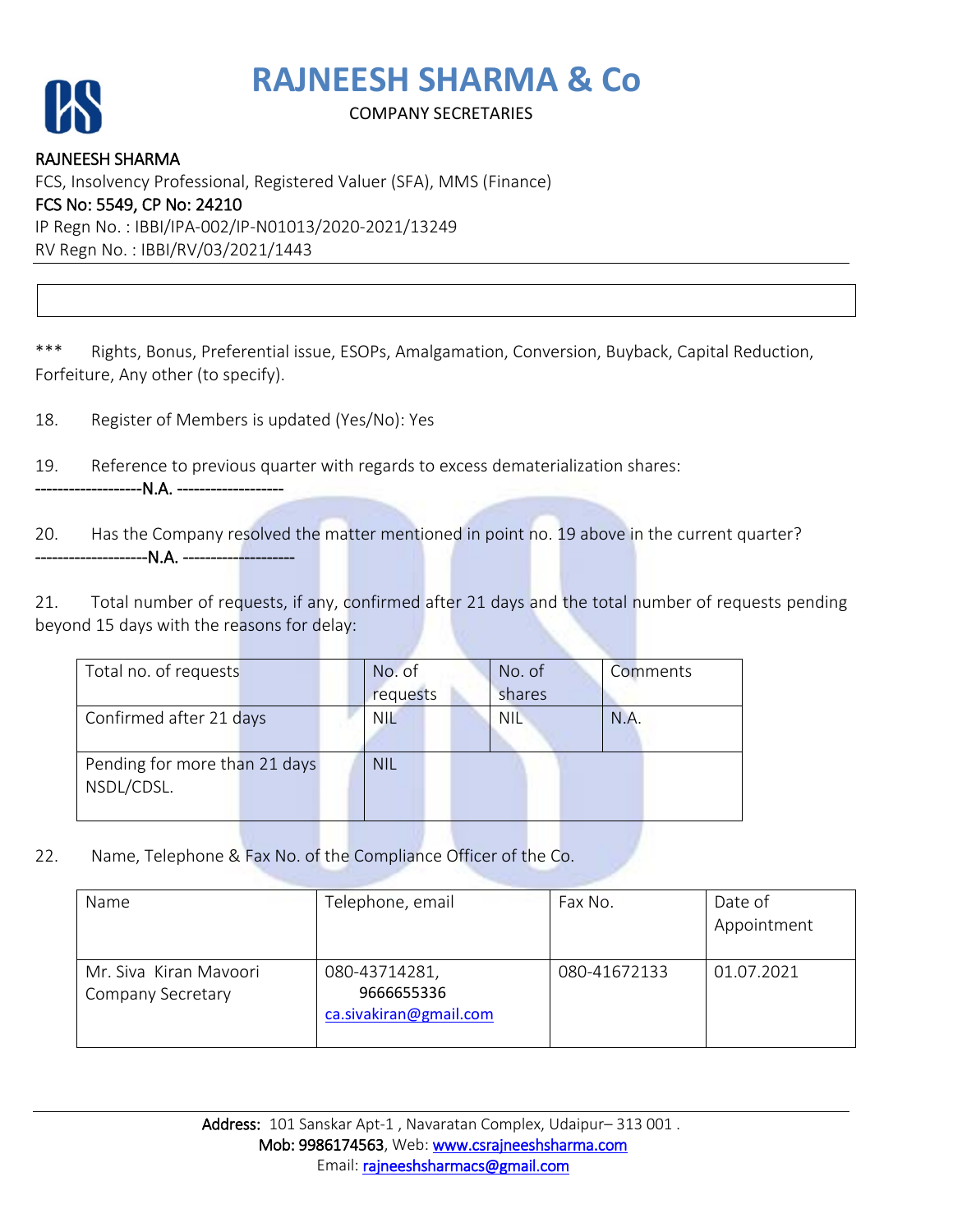

### COMPANY SECRETARIES

RAJNEESH SHARMA FCS, Insolvency Professional, Registered Valuer (SFA), MMS (Finance) FCS No: 5549, CP No: 24210 IP Regn No. : IBBI/IPA-002/IP-N01013/2020-2021/13249 RV Regn No. : IBBI/RV/03/2021/1443

#### **Details of Previous Compliance Officer during the Previous Quarter :**

| Name                | Mr. Shyam Daga, Managing Director |
|---------------------|-----------------------------------|
| Date of appointment | 13.02.2021                        |
| Date of cessation   | 30.06.2021                        |

23. Name, Address, Telephone & Fax No., Registration no. of the Certifying Company Secretary:

| <b>Name</b> | <b>Address</b>                        | Tele. No   | CP No.   |
|-------------|---------------------------------------|------------|----------|
|             |                                       |            |          |
|             |                                       |            |          |
| Rajneesh    | Rajneesh Sharma & Co,                 | 9986174563 | 24210    |
| Sharma      | <b>Company Secretaries</b>            |            | FCS:5549 |
|             | 101 Sanskar Apt-1, Navaratan Complex- |            |          |
|             | <b>Udaipur-313001</b>                 |            |          |

24. Common Agency for share registry work:

### Name : KFIN TECHNOLOGIES PRIVATE LIMITED

Address: Karvy Selenium, Tower- B, Plot No 31 & 32., Financial district, Nanakramguda, Serilingampally Mandal, Hyderabad, 500032 Tel: +91 040 67161500 Fax: +91 040 23420814 Email id : einward.ris@karvy.com